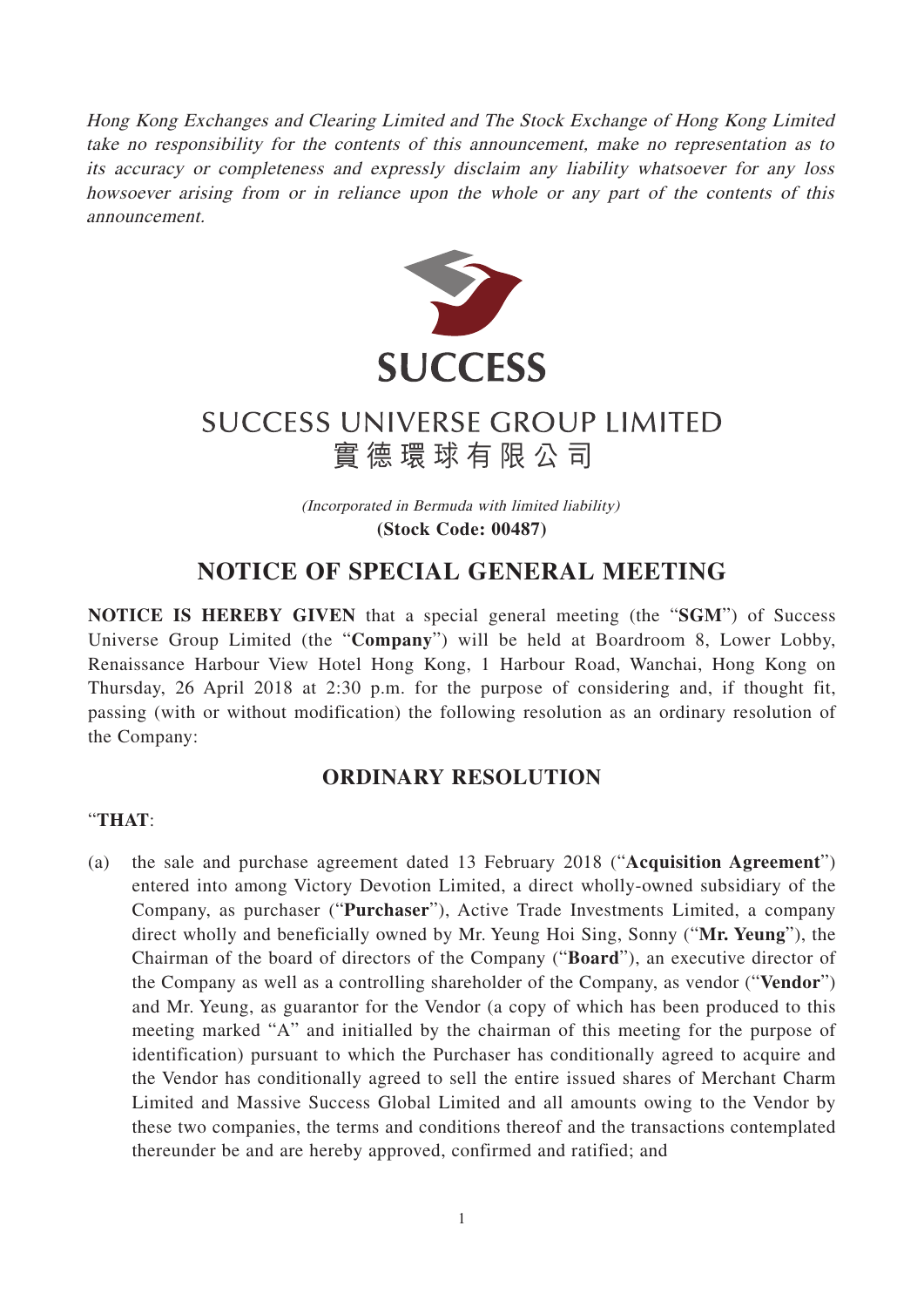(b) the Board be and is hereby generally and unconditionally authorised for and on behalf of the Company to do all such acts and things and to sign all such documents and to take such actions as it considers necessary or expedient or desirable in connection with or to give effect to the Acquisition Agreement and to implement the transactions contemplated thereunder and to agree to such variation, amendments, supplement or waivers of matters relating thereto as, in the opinion of the Board, are in the interest of the Company."

> By order of the Board of **SUCCESS UNIVERSE GROUP LIMITED Chiu Nam Ying, Agnes** Company Secretary

#### Hong Kong, 6 April 2018

Notes:

- 1. A form of proxy to be used for the SGM is enclosed with the circular dated 6 April 2018 issued by the Company.
- 2. Any shareholder of the Company ("**Member(s)**") entitled to attend and vote at the SGM is entitled to appoint another person as his/her proxy to attend and vote in his/her stead. A Member who is the holder of two or more shares of the Company ("**Share(s)**") may appoint more than one proxy to attend and vote on his/her behalf at the SGM. A proxy need not be a Member but must attend the SGM in person to represent the Member. In addition, a proxy or proxies representing either a Member who is an individual or a Member which is a corporation shall be entitled to exercise the same power on behalf of the Member which he/she or they represent as such Member could exercise.
- 3. Where there are joint holders of any Share, any one of such joint holder may vote, either in person or by proxy, in respect of such Share as if he/she were solely entitled thereto, but if more than one of such joint holders be present at the SGM, the vote of the senior who tenders a vote, whether in person or by proxy, shall be accepted to the exclusion of the votes of the other joint holders, and for this purpose seniority shall be determined by the order in which the names stand in the register of members of the Company in respect of the joint holding.
- 4. The instrument appointing a proxy shall be in writing under the hand of the appointor or his/her attorney duly authorised in writing or, if the appointor is a corporation, either under its seal or under the hand of an officer, attorney or other person authorised to sign the same. In the case of an instrument of proxy purporting to be signed on behalf of a corporation by an officer thereof, it shall be assumed, unless the contrary appears, that such officer was duly authorised to sign such instrument of proxy on behalf of the corporation without further evidence of the fact.